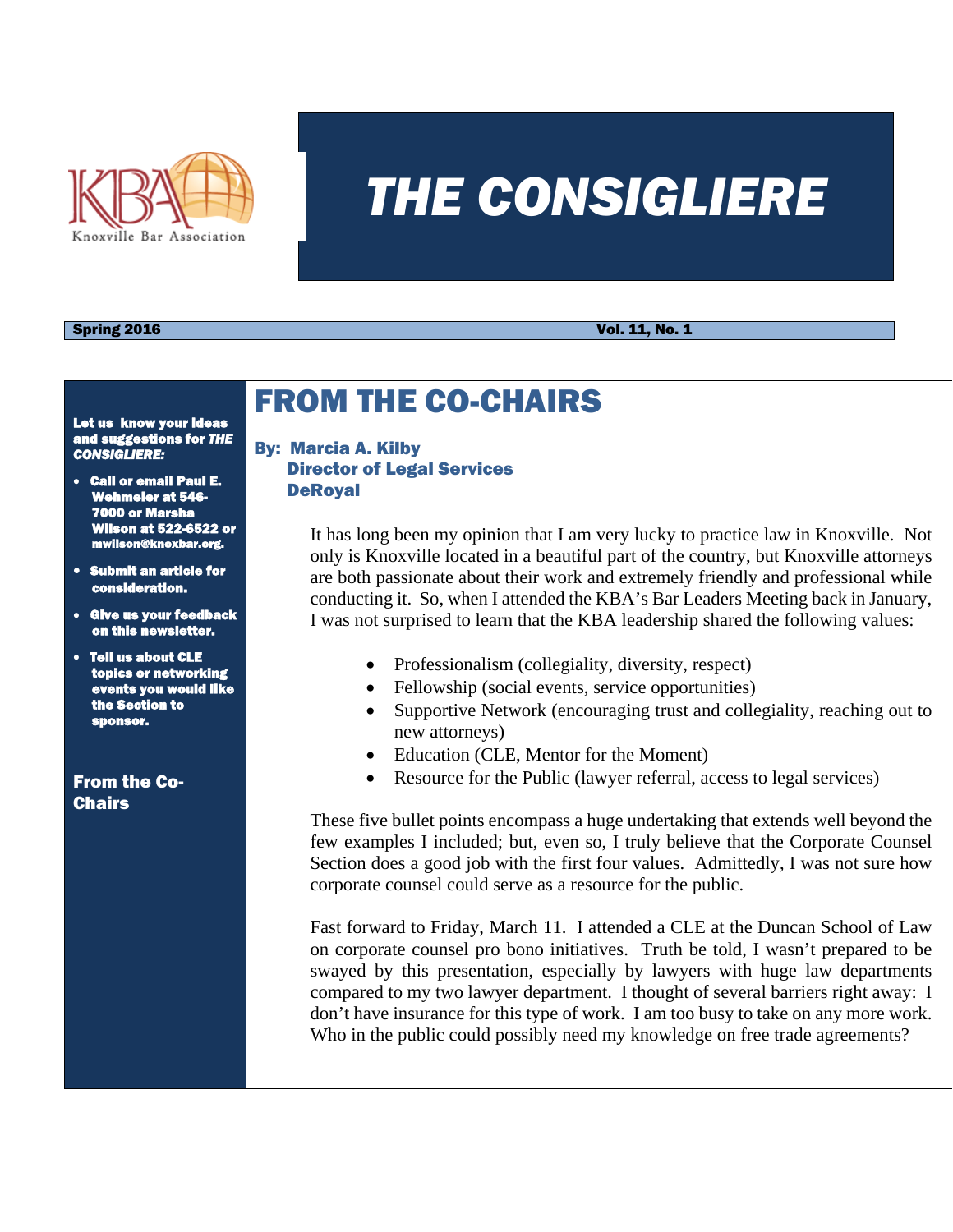Further, the anti-bribery lawyers work closely with company auditors. Because The Coca-Cola Company regularly audits its global facilities for compliance with Company policy and the law, the anti-bribery team relies on the Company's auditors to monitor compliance with the Anti-Bribery Policy. The anti-bribery team regularly trains and consults with auditors to explain the law behind the policy and what auditors should be looking for. The anti-bribery team keeps auditors up to date on recent FCPA and UKBA enforcement and circumstances that may lead to a violation of either of these statutes. The auditors are encouraged to work consistently with the anti-bribery team lawyers.

Compliance work at a company as big as Coca-Cola is a complicated and difficult business. Though there is a team whose sole responsibility is the Company's compliance with the FCPA and UKBA, the anti-bribery team relies on many other departments and attorneys throughout the Company to ensure compliance. This only works because the antibribery team strives to maintain open communication and information sharing with these other departments and attorneys. Such openness requires the ability to both know the law and communicate it, often to non-attorneys, non-Americans, and non-English speakers. It also helps to have stellar externs to help out from time to time.

## EMPLOYEE BENEFIT COMPLIANCE

By: Ashley N. Trotto Kennerly, Montgomery & Finley, P.C.

#### *The ACA: What's new?*

The Affordable Care Act ("ACA") and its implementing regulations have created an ever-evolving, shifting, expanding piece of legislation that is nearly impossible for employers, and their lawyers, to keep up with. This article is meant to serve as your cliffs notes guide to what the Departments of Labor, Treasury and Health and Human Services (the "Departments") were up to in 2015.

#### **Repeal of Automatic Enrollment**

In late October 2015, the powers that be agreed to repeal a provision of the ACA that would have required employers with 200 or more full-time employees to automatically enroll new full-time employees in their health plans.

#### **Penalties**

As background: applicable large employers may be subject to an Employer Mandate penalty if they do not offer health coverage to at least 95% of all full-time employees (the "a" penalty) or if they do offer coverage but it is not affordable or does not provide minimum value to at least one full-time employee (the "b" penalty). Penalties do not apply unless at least one full-time employee receives a premium credit through the Exchange.

**EMPLOYEE** BENEFITS COMPLIANCE:

*The ACA: What's New?*